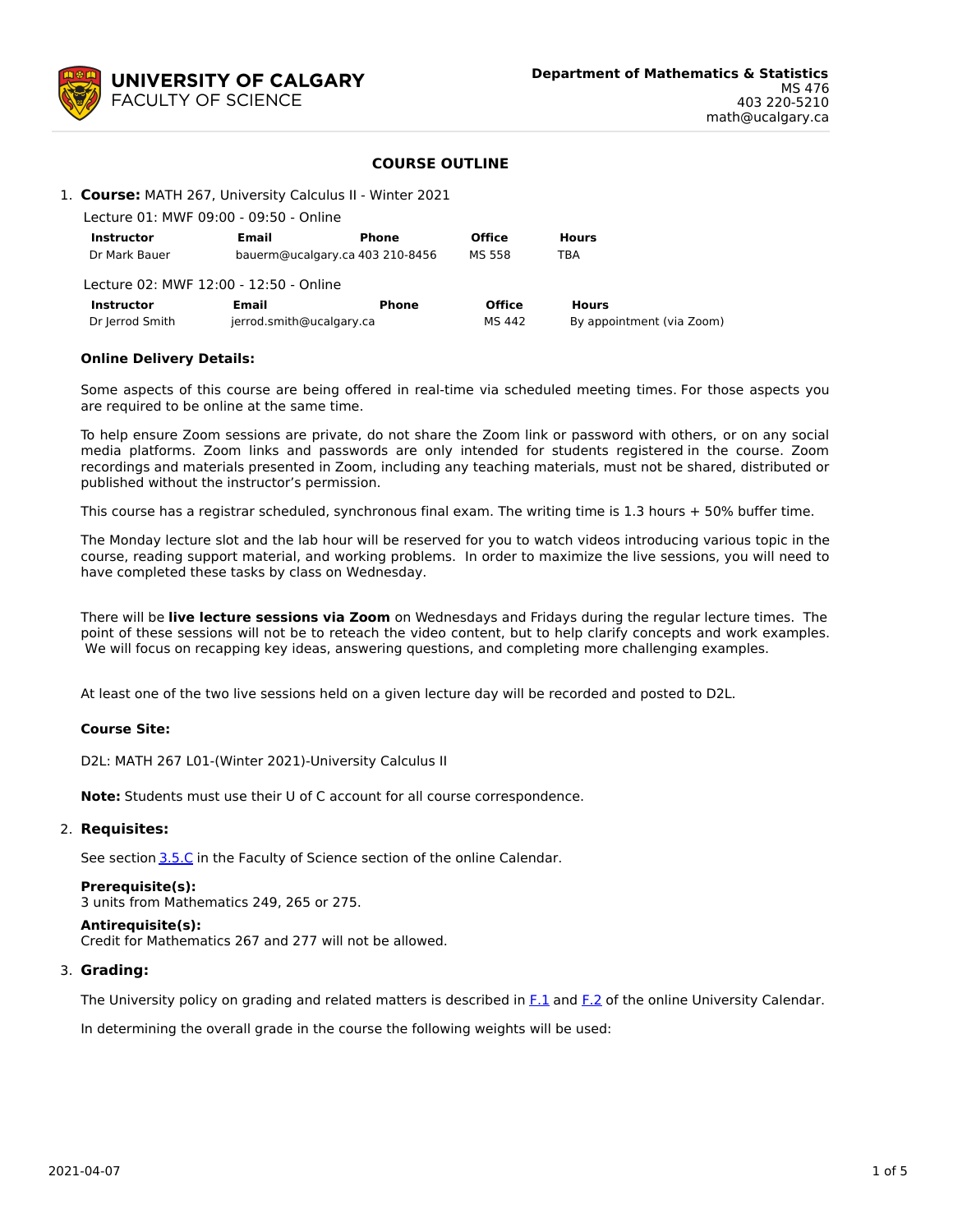| $\mathsf{IComponent(s)}$          | Weighting %   Date |                                                                               |
|-----------------------------------|--------------------|-------------------------------------------------------------------------------|
| Checkpoint Quizzes (10 out of 12) | 120%               |                                                                               |
| WeBWorK Assignments (5)           | 15%                |                                                                               |
| Term Exam 1                       | 15%                | <b>Feb 8 18:30-20:30 (synchronous - total 2hrs with buffer time included)</b> |
| Term Exam 2                       | 20%                | March 15 18:30-20:30 (synchronous - total 2hrs with buffer time)              |
| llTerm Exam 3                     | 20%                | To be scheduled by Registrar (synchronous - total 2hrs with buffer time)      |
| Elective Components               | 10%                |                                                                               |

The 10% of elective components can be filled out by activities that are completed in the course, or by components that would be dropped (e.g. the 2 checkpoint quizzes out of the 12 that aren't inherently in your grade). Activities that will get credit include attempting practice midterms, syllabus/information quizzes, completing weekly checkpoints, and meaningful discussion board posts. Each of these activities will count as 1%.

Each piece of work (reports, assignments, quizzes, midterm exam(s) or final examination) submitted by the student will be assigned a grade. The student's grade for each component listed above will be combined with the indicated weights to produce an overall percentage for the course, which will be used to determine the course letter grade.

The conversion between a percentage grade and letter grade is as follows.

|                           | $\mathbf{A}$ |      | Δ.<br>- | ъ.<br>D. |     | D    |      |     |     | D+   | М    |
|---------------------------|--------------|------|---------|----------|-----|------|------|-----|-----|------|------|
| <b>Minimum % Required</b> | 95 %         | 88 % | 84 %    | 80%      | 76% | 72 % | 68 % | 64% | 60% | 55 % | 50 % |

This course will have a final exam that will be scheduled by the Registrar. The Final [Examination](https://www.ucalgary.ca/registrar/exams) Schedule will be published by the Registrar's Office approximately one month after the start of the term. The final exam for this course will be designed to be completed within 1.3 hours.

The final exam will be administered using an on-line platform. Per section G.5 of the online Academic Calendar, timed final exams administered using an on-line platform, such as D2L, will be available on the platform. Due to the scheduling of the final exams, the additional time will be added to **the end** of the registrar scheduled **synchronous** exam to support students. This way, your exam schedule accurately reflects the **start time** of the exam for any **synchronous** exams. E.g. If a **synchronous** exam is designed for 2 hours and the final exam is scheduled from 9-11am in your student centre, the additional time will be added to the **end** time of the **synchronous** exam. This means that if the exam has a 1 hour buffer time, a synchronous exam would start at 9 am and finish at 12pm. – **updated April 6, 2021**

# 4. **Missed Components Of Term Work:**

The university has suspended the requirement for students to provide evidence for absences. Please do not attend medical clinics for medical notes or Commissioners for Oaths for statutory declarations.

In the event that a student legitimately fails to submit any online assessment on time (e.g. due to illness etc...), please contact the course coordinator, or the course instructor if this course does not have a coordinator to arrange for a re-adjustment of a submission date. Absences not reported within 48 hours will not be accommodated. If an excused absence is approved, then the percentage weight of the legitimately missed assignment could also be pro-rated among the components of the course.

# 5. **Scheduled Out-of-Class Activities:**

The following out of class activities are scheduled for this course.

| Activity    | Location | Date and Time                       | Duration |  |
|-------------|----------|-------------------------------------|----------|--|
| Term Exam 1 | Online   | Monday, February 8, 2021 at 6:30 pm | 2 Hours  |  |
| Term Exam 2 | Online   | Monday, March 15, 2021 at 6:30 pm   | 2 Hours  |  |

**REGULARLY SCHEDULED CLASSES HAVE PRECEDENCE OVER ANY OUT-OF-CLASS-TIME-ACTIVITY.** If you have a conflict with the out-of-class-time-activity, please contact your course coordinator/instructor no later than **14 days prior** to the date of the out-of-class activity so that alternative arrangements may be made.

The exams are synchronous and designed to take 1.3 hrs to complete but 2 hrs will be given to include the buffer time.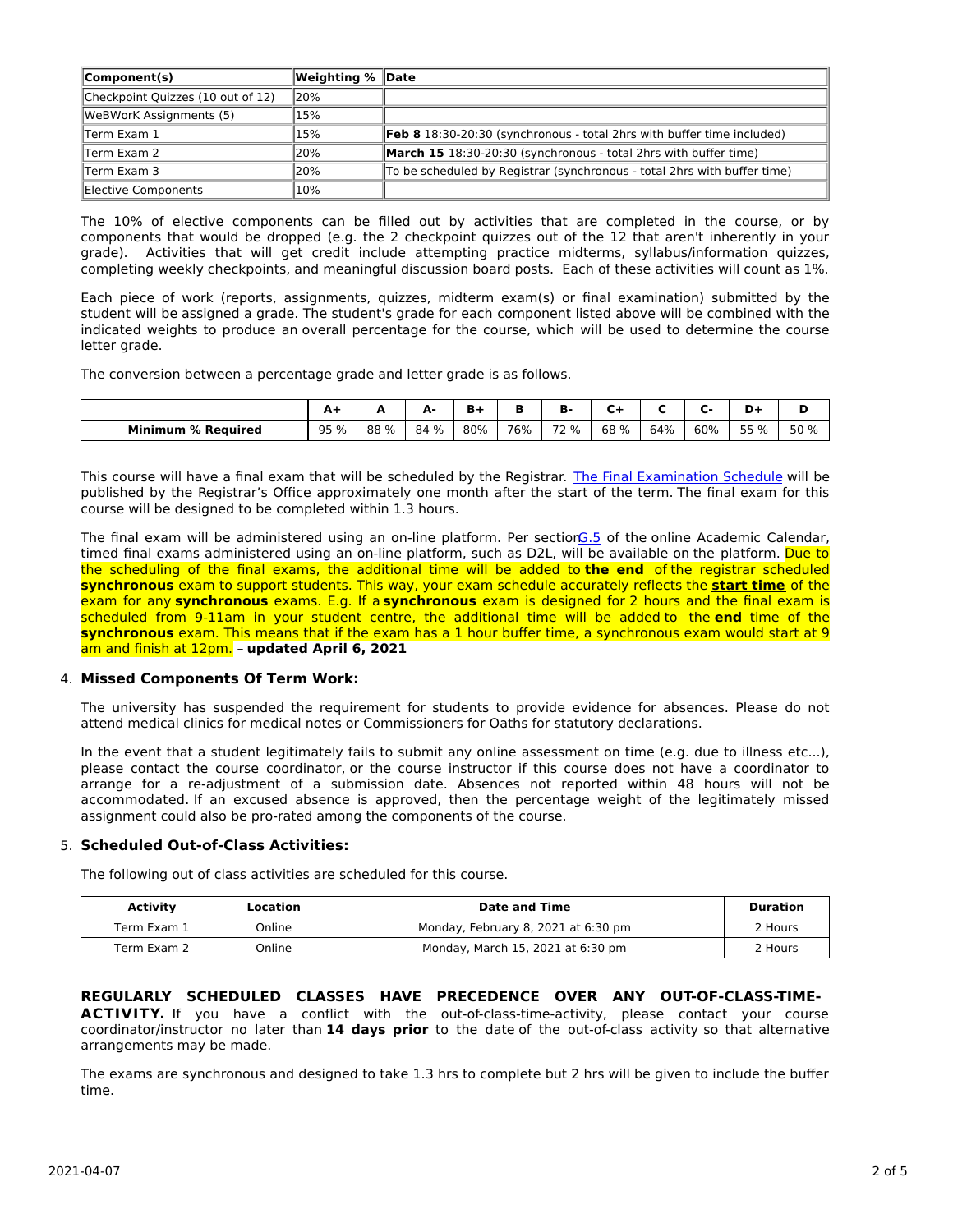# 6. **Course Materials:**

Required Textbook(s):

Feldman, Rechnitzer, & Yeager, CLP-2 Integral Calculus: Open Source. Feldman, Rechnitzer, & Yeager, CLP-3 Multivariable Calculus: Open Source.

In order to successfully engage in their learning experiences at the University of Calgary, students taking online, remote and blended courses are required to have reliable access to the following technology:

- A computer with a supported operating system, as well as the latest security, and malware updates;
- A current and updated web browser;
- Webcam/Camera (built-in or external);
- Microphone and speaker (built-in or external), or headset with microphone;
- Current antivirus and/or firewall software enabled;
- Stable internet connection.

For more information please refer to the UofC [ELearning](https://elearn.ucalgary.ca/technology-requirements-for-students) online website.

# 7. **Examination Policy:**

The 3 term exams will be tied to the different learning modules in the course. The exams will be written synchronously and are created to be completed in 1.3 hours, but you will be given 2 hours to complete the synchronous portion of the exam to deal with any technical/other difficulties. In addition, there will be a written portion of the exam that you will have 24 hours to complete. The entire exam (written and synchronous) is designed to be completed in under 2 hours.

The exams are to be completed by yourself without help from peers or homework answer services (like Chegg, Slader, etc.).

Additional time will be granted to SAS students, and other accommodations will be done on a case-by-case basis.

Students should also read the Calendar, **[Section](http://www.ucalgary.ca/pubs/calendar/current/g.html) G**, on Examinations.

# 8. **Approved Mandatory And Optional Course Supplemental Fees:**

There are no mandatory or optional course supplemental fees for this course.

# 9. **Writing Across The Curriculum Statement:**

For all components of the course, in any written work, the quality of the student's writing (language, spelling, grammar, presentation etc.) can be a factor in the evaluation of the work. See also Section [E.2](http://www.ucalgary.ca/pubs/calendar/current/e-2.html) of the University Calendar.

# 10. **Human Studies Statement:**

Students will not participate as subjects or researchers in human studies.

See also [Section](http://www.ucalgary.ca/pubs/calendar/current/e-5.html) E.5 of the University Calendar.

# 11. **Reappraisal Of Grades:**

A student wishing a reappraisal, should first attempt to review the graded work with the Course coordinator/instructor or department offering the course. Students with sufficient academic grounds may request a reappraisal. Non-academic grounds are not relevant for grade reappraisals. Students should be aware that the grade being reappraised may be raised, lowered or remain the same. See [Section](http://www.ucalgary.ca/pubs/calendar/current/i-3.html) I.3 of the University Calendar.

- a. **Term Work:** The student should present their rationale as effectively and as fully as possible to the Course coordinator/instructor within **ten business days** of either being notified about the mark, or of the item's return to the class. If the student is not satisfied with the outcome, the student shall submit the Reappraisal of Graded Term work form to the department in which the course is offered within 2 business days of receiving the decision from the instructor. The Department will arrange for a reappraisal of the work within the next ten business days. The reappraisal will only be considered if the student provides a detailed rationale that outlines where and for what reason an error is suspected. See sections 1.1 and 1.2 of the University Calendar
- b. **Final Exam:**The student shall submit the request to Enrolment Services. See [Section](http://www.ucalgary.ca/pubs/calendar/current/i-3.html) I.3 of the University Calendar.

# 12. **Other Important Information For Students:**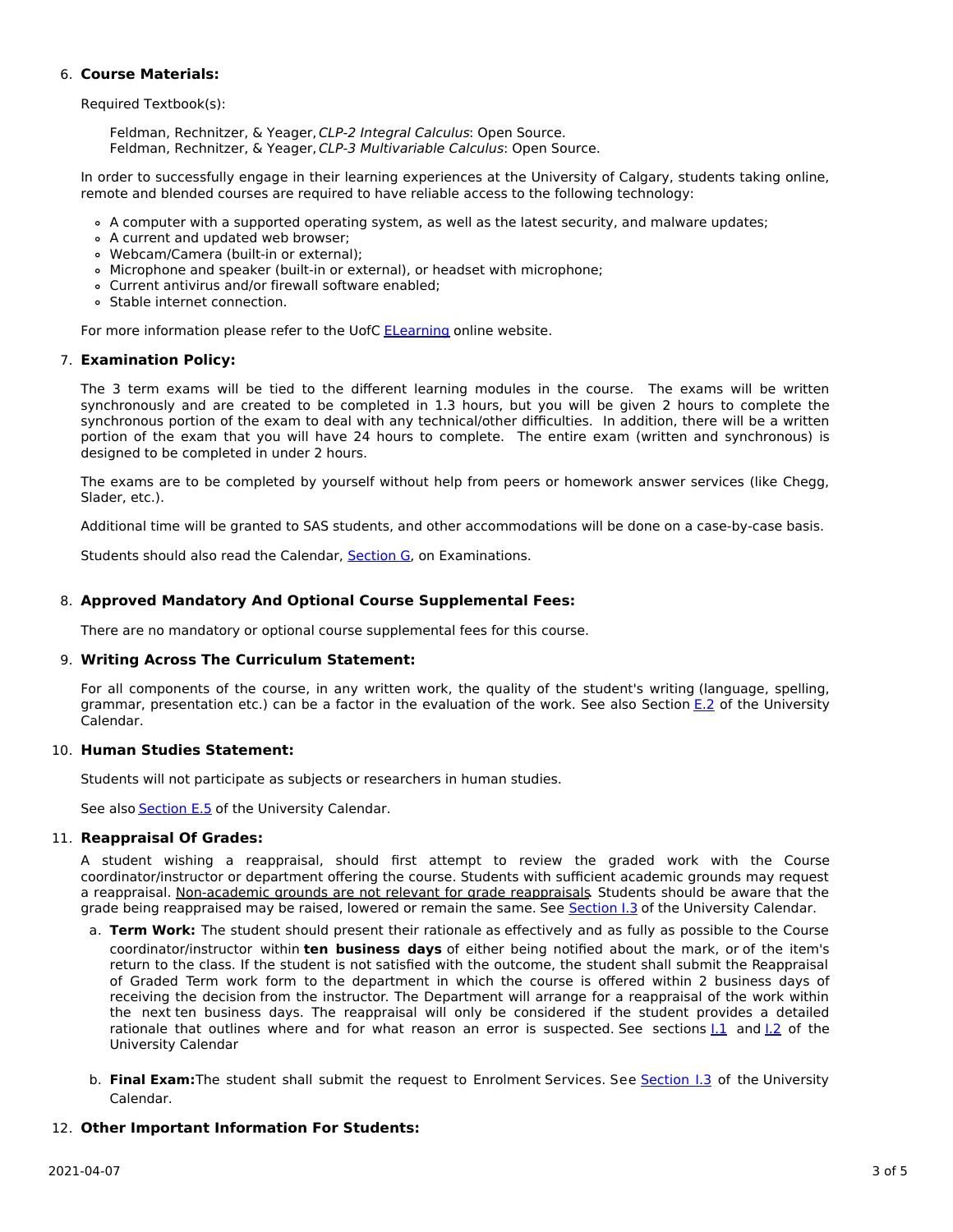- a. **Mental Health** The University of Calgary recognizes the pivotal role that student mental health plays in physical health, social connectedness and academic success, and aspires to create a caring and supportive campus community where individuals can freely talk about mental health and receive supports when needed. We encourage you to explore the mental health resources available throughout the university community, such as counselling, self-help resources, peer support or skills-building available through the SU Wellness Centre (Room 370, MacEwan Student Centre, Mental Health [Services](https://www.ucalgary.ca/wellnesscentre/services/mental-health-services) Website) and the Campus Mental Health Strategy website [\(Mental](http://www.ucalgary.ca/mentalhealth) Health).
- b. **SU Wellness Services:** For more information, see [www.ucalgary.ca/wellnesscentre](http://www.ucalgary.ca/wellnesscentre) or call [403-210-9355.](tel:4032109355)
- c. **Sexual Violence:** The Sexual Violence Support Advocate, Carla Bertsch, can provide confidential support and information regarding sexual violence to all members of the university community. Carla can be reached by email [\(svsa@ucalgary.ca](mailto:svsa@ucalgary.ca)) or phone at [403-220-2208](tel:4032202208). The complete University of Calgary policy on sexual violence can be viewed at [\(https://www.ucalgary.ca/policies/files/policies/sexual-violence-policy.pdf\)](https://www.ucalgary.ca/policies/files/policies/sexual-violence-policy.pdf)
- d. **Misconduct:** Academic integrity is the foundation of the development and acquisition of knowledge and is based on values of honesty, trust, responsibility, and respect. We expect members of our community to act with integrity. Research integrity, ethics, and principles of conduct are key to academic integrity. Members of our campus community are required to abide by our institutional Code of [Conduct](https://www.ucalgary.ca/policies/files/policies/code-of-conduct.pdf) and promote academic integrity in upholding the University of Calgary's reputation of excellence. Some examples of academic misconduct include but are not limited to: posting course material to online platforms or file sharing without the course instructor's consent; submitting or presenting work as if it were the student's own work; submitting or presenting work in one course which has also been submitted in another course without the instructor's permission; borrowing experimental values from others without the instructor's approval; falsification/fabrication of experimental values in a report. Please read the following to inform yourself more on academic integrity:

Student [Handbook](https://www.ucalgary.ca/live-uc-ucalgary-site/sites/default/files/teams/9/AI-Student-handbook-1.pdf) on Academic Integrity Student Academic Misconduct [Policy](https://ucalgary.ca/policies/files/policies/student-academic-misconduct-policy.pdf) and [Procedure](https://ucalgary.ca/policies/files/policies/student-academic-misconduct-procedure.pdf) [Research](https://www.ucalgary.ca/policies/files/policies/research-integrity.pdf) Integrity Policy

Additional information is available on the Student Success Centre [Academic](https://ucalgary.ca/student-services/student-success/learning/academic-integrity) Integrity page

e. **Academic Accommodation Policy:** Students needing an accommodation because of a disability or medical condition should contact Student Accessibility Services in accordance with the procedure for accommodations for students with disabilities available at [procedure-for-accommodations-for-students-with](http://www.ucalgary.ca/policies/files/policies/procedure-for-accommodations-for-students-with-disabilities_0.pdf)disabilities.pdf.

Students needing an accommodation in relation to their coursework or to fulfill requirements for a graduate degree, based on a protected ground other than disability, should communicate this need, preferably in writing, to the Associate Head of the Department of Mathematics & Statistics, Mark Bauer by email bauerm@ucalgary.ca or phone 403-220-4189. Religious accommodation requests relating to class, test or exam scheduling or absences must be submitted no later than **14 days** prior to the date in question. See [Section](http://www.ucalgary.ca/pubs/calendar/current/e-4.html) E.4 of the University Calendar.

- f. **Freedom of Information and Privacy:** This course is conducted in accordance with the Freedom of Information and Protection of Privacy Act (FOIPP). Students should identify themselves on all written work by placing their name on the front page and their ID number on each subsequent page. For more information, see Legal [Services](http://www.ucalgary.ca/legalservices/foip) website.
- g. **Student Union Information:** VP [Academic](http://www.su.ucalgary.ca/contact), Phone: [403-220-3911](tel:4032203911) Email: [suvpaca@ucalgary.ca](mailto:suvpaca@ucalgary.ca). SU Faculty Rep., Phone: [403-220-3913](tel:4032203913) Email: [sciencerep@su.ucalgary.ca](mailto:sciencerep@su.ucalgary.ca). Student [Ombudsman](https://www.ucalgary.ca/ombuds/), Email: [ombuds@ucalgary.ca](mailto:%20ombuds@ucalgary.ca).
- h. **Surveys:** At the University of Calgary, feedback through the Universal Student Ratings of Instruction [\(USRI](http://www.ucalgary.ca/usri)) survey and the Faculty of Science Teaching Feedback form provides valuable information to help with evaluating instruction, enhancing learning and teaching, and selecting courses. Your responses make a difference - please participate in these surveys.
- i. **Copyright of Course Materials:** All course materials (including those posted on the course D2L site, a course website, or used in any teaching activity such as (but not limited to) examinations, quizzes, assignments, laboratory manuals, lecture slides or lecture materials and other course notes) are protected by law. These materials are for the sole use of students registered in this course and must not be redistributed. Sharing these materials with anyone else would be a breach of the terms and conditions governing student access to D2L, as well as a violation of the copyright in these materials, and may be pursued as a case of student academic or [non-academic](https://www.ucalgary.ca/conduct/policy/non-academic-misconduct-policy) misconduct, in addition to any other remedies